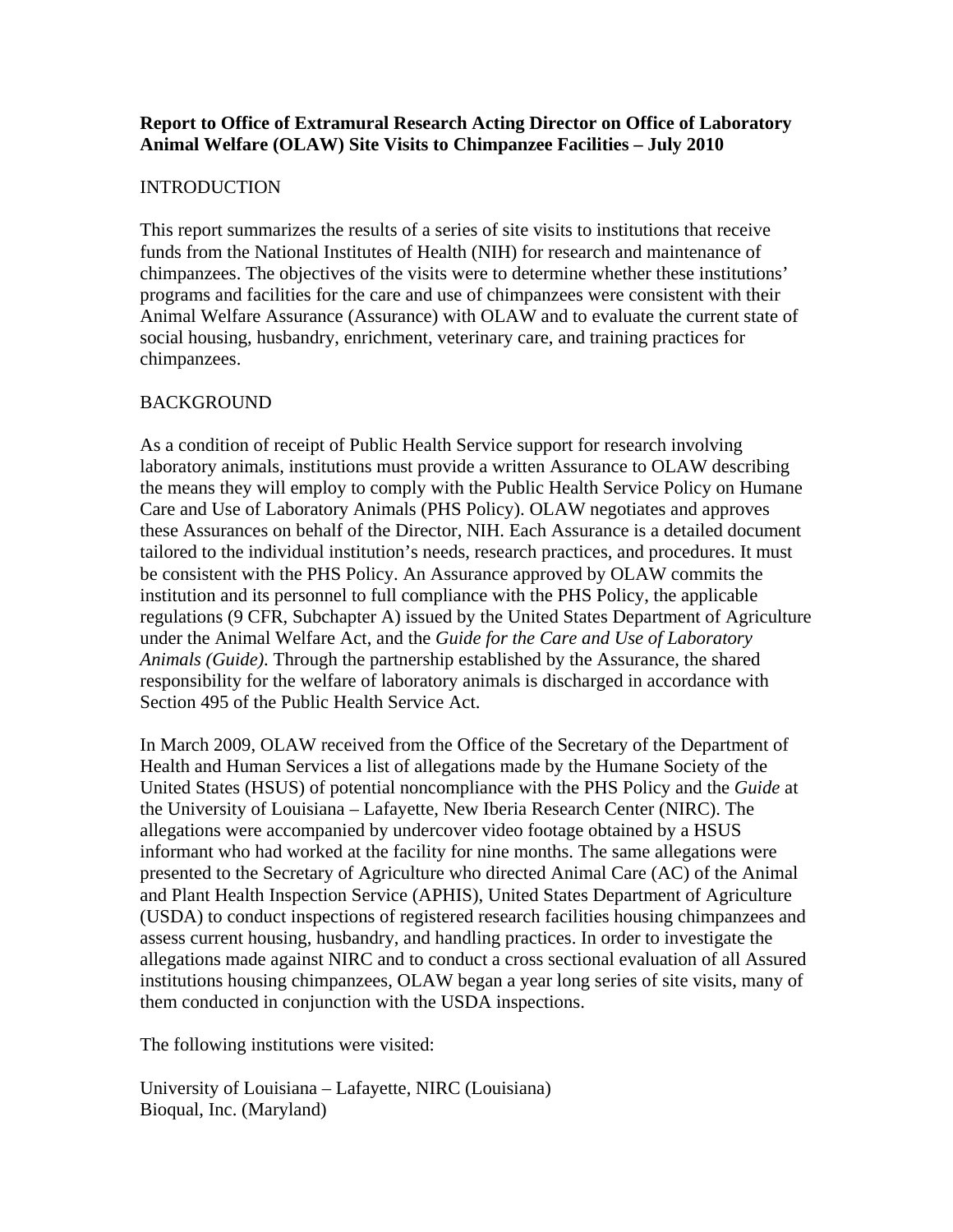University of Texas, MD Anderson Cancer Center (Texas) Southwest Foundation for Biomedical Research (Texas) Emory University/Yerkes National Primate Research Center (Georgia) Georgia State University (Georgia) Chimp Haven (Louisiana) Great Ape Trust of Iowa (Iowa) NIH/Alamogordo Primate Facility (New Mexico)

## **FINDINGS**

Overall, the institutions housing chimpanzees were found to be in compliance with PHS Policy.

#### Social Housing and Enrichment of Chimpanzees

The chimpanzees were, with rare exception, socially housed. They had complex and stimulating environments, were provided with environmental enrichment in the form of manipulanda and food treats, and had positive interactions with the staff. In cases where an animal was singly housed due to study requirements or incompatibility with other animals, efforts were made to provide enrichment and return the animal to a partner as soon as feasible.

## Training of Chimpanzees

Many institutions had successfully trained the chimpanzees to cooperate with requests from handlers such as moving between enclosures and allowing ready access for procedures such as obtaining body temperatures, blood, or other biological samples. In cases where animals were not trained or cooperating, institutions utilized a variety of handling methods for the conduct of procedures or administered anesthetics or tranquilizers including use of dart guns.

#### Husbandry and Veterinary Care of Chimpanzees

Without exception, the quality of care being provided was uniformly high and supported by dedicated and knowledgeable animal care teams with integrated animal behavior and enrichment professionals. The veterinary care included state of the art resources rivaling major human medical centers.

#### Social Housing of Other Nonhuman Primates

Many of the facilities visited also housed other nonhuman primates such as macaques and squirrel monkeys. Regarding these species, the numbers of animals being socially housed varied among facilities. In some institutions the majority of primates were housed with conspecifics whereas in others most animals were singly housed. Reasons given for single housing included lack of appropriate caging or study requirements limiting pair or group housing.